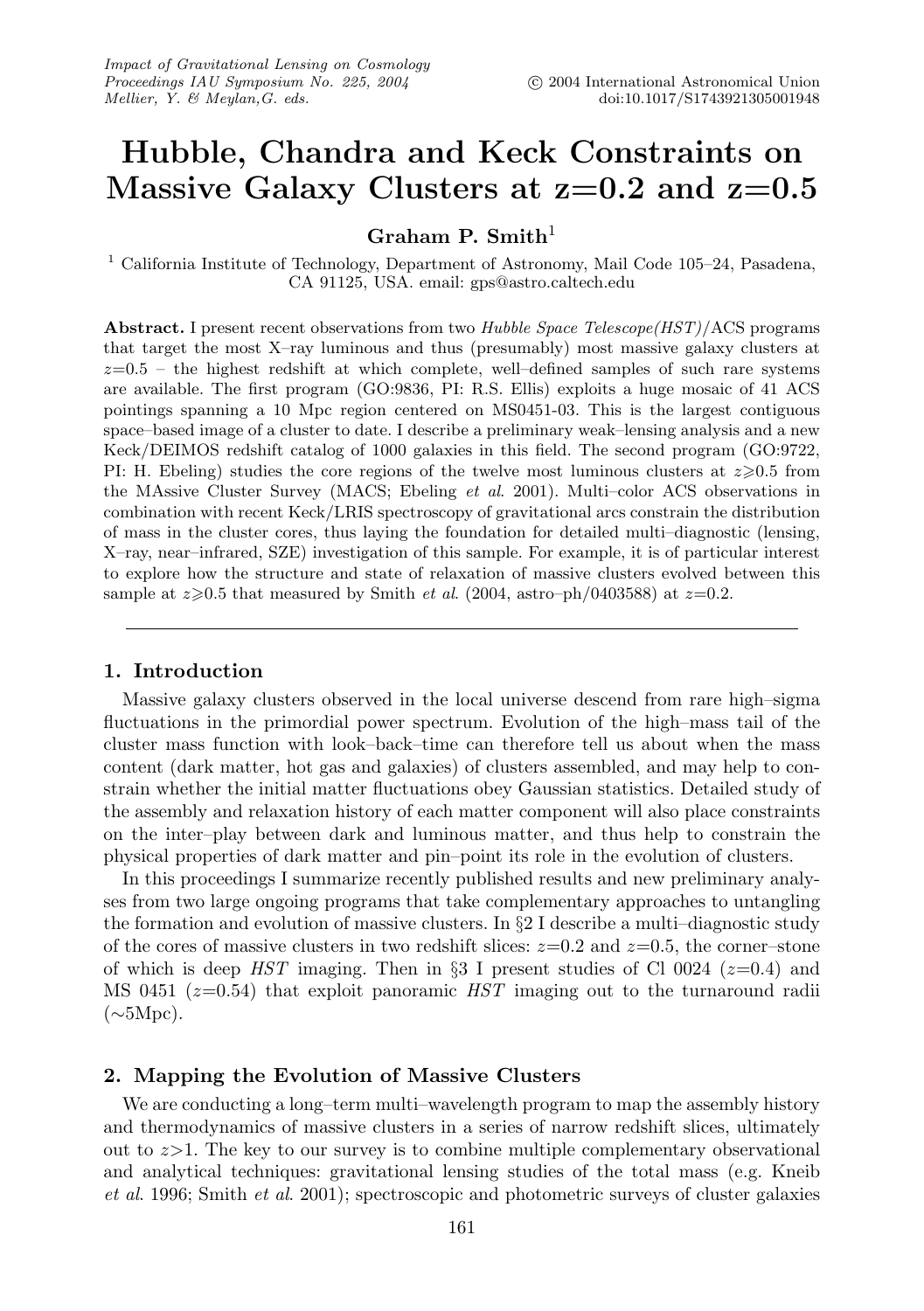(e.g. Czoske et al. 2001, 2002; Kodama et al. 2001); and X-ray spectro–imaging of the hot intracluster gas (e.g. Smith et al. 2004a – S04).

#### 2.1. Results at  $z=0.2$

We have recently completed the first statistical analysis of the distribution of dark and luminous matter in a homogeneous sample of 10 X–ray luminous, and thus massive clusters at  $z=0.2$ . The overall survey combines deep  $HST/WFPC2$  imaging of the cluster cores (Smith et al. 2001; S04), with panoramic weak lensing observations from CFHT (Czoske 2002; Bardeau *et al.* 2004) and X-ray observations from both *Chandra* (S04) and XMM–Newton (Marty et al. 2004). The results described below concentrate on the HST and *Chandra* results recently presented by S04.

The HST imaging reveals gravitationally–lensed background galaxies in all 10 clusters (e.g. Fig. 1). This signal is interpreted with a sophisticated ray–tracing code to construct accurate models of the relative mass distribution in the central 1 Mpc of the clusters (Kneib 1993; Smith 2002). Spectroscopic redshifts for the lensed features obtained with Keck (Smith et al. 2001, 2002, S04; Fig. 1) allowed us to constrain the total mass within a cylinder through the cluster core and hence precisely  $(<5\%)$  calibrate our mass models. This absolute calibration is essential to measure the mass of the clusters on small scales (i.e. within the  $HST$  field of view), and on larger scales by normalizing the weak lensing signal (e.g. Kneib et al. 2003).

When combined with analysis of the X-ray spectro–imaging data available from *Chan* $dra$  we find that  $70\%$  of these clusters host a dynamically immature core. They therefore appear to have experienced in–fall from the field in the preceding 2–4 Gyr and/or are still in the process of relaxing following in–fall at even earlier times (Fig. 1  $\&$  S04). The normalization of the mass–temperature (M–T) relation for these immature clusters is 40% hotter than for the relaxed clusters (Fig. 1). A plausible interpretation of this result, suggested by recent simulations (Ricker *et al.* 2001) is that cluster–cluster merger activity systematically boosts the temperature of the dynamically immature clusters.

If confirmed, this interpretation has far–reaching implications for the use of clusters to measure cosmological parameters such as  $\sigma_8$  (e.g. Smith *et al.* 2003). Such experiments rely on converting an observable such as cluster temperature to the cluster mass (e.g. Nevalainen *et al.* 2000). Of most significance in the coming years are X-ray and Sunyaev-Zeldovich Effect (SZE – e.g. Carlstrom, Holder & Reese 2002) surveys, which aim to detect large numbers of clusters out to  $z\simeq 1$  and then rely on the cluster M-T relation to derive constraints on the cosmological equation–of–state parameter w. Therefore, unless the M–T relation is well–calibrated at both low and high redshift, these experiments will be undermined by poorly calibrated astrophysical systematics.

# 2.2. Massive Galaxy Clusters at  $z=0.55$

The next step is to track the evolution of clusters further back in time. We have obtained 42 orbits with HST/ACS to survey to an identically selected sample of 12 X–ray luminous clusters  $(L_X\ge 8\times10^{44}$ ergs<sup>-1</sup> [0.1–2.4 keV]) at z=0.55 $\pm$ 0.05 – i.e. 3 Gyr (approximately one cluster–crossing time) prior to  $z=0.2$ . This is a statistically complete subset of the X– ray flux–limited MACS cluster sample (Ebeling et al. 2001). Our deep ACS observations  $(2 \text{ orbits in each of } F555W \text{ and } F814W)$  provide FWHM=0.1" imaging of lensed features on scales from 10 kpc to 1.5 Mpc and hence constrain the total relative mass distribution on these scales. We typically identify 3–10 multiple–image candidates per cluster (see Fig. 2 for an example, including recent Keck spectroscopy of a multiple–image system at  $z=1.89$ ).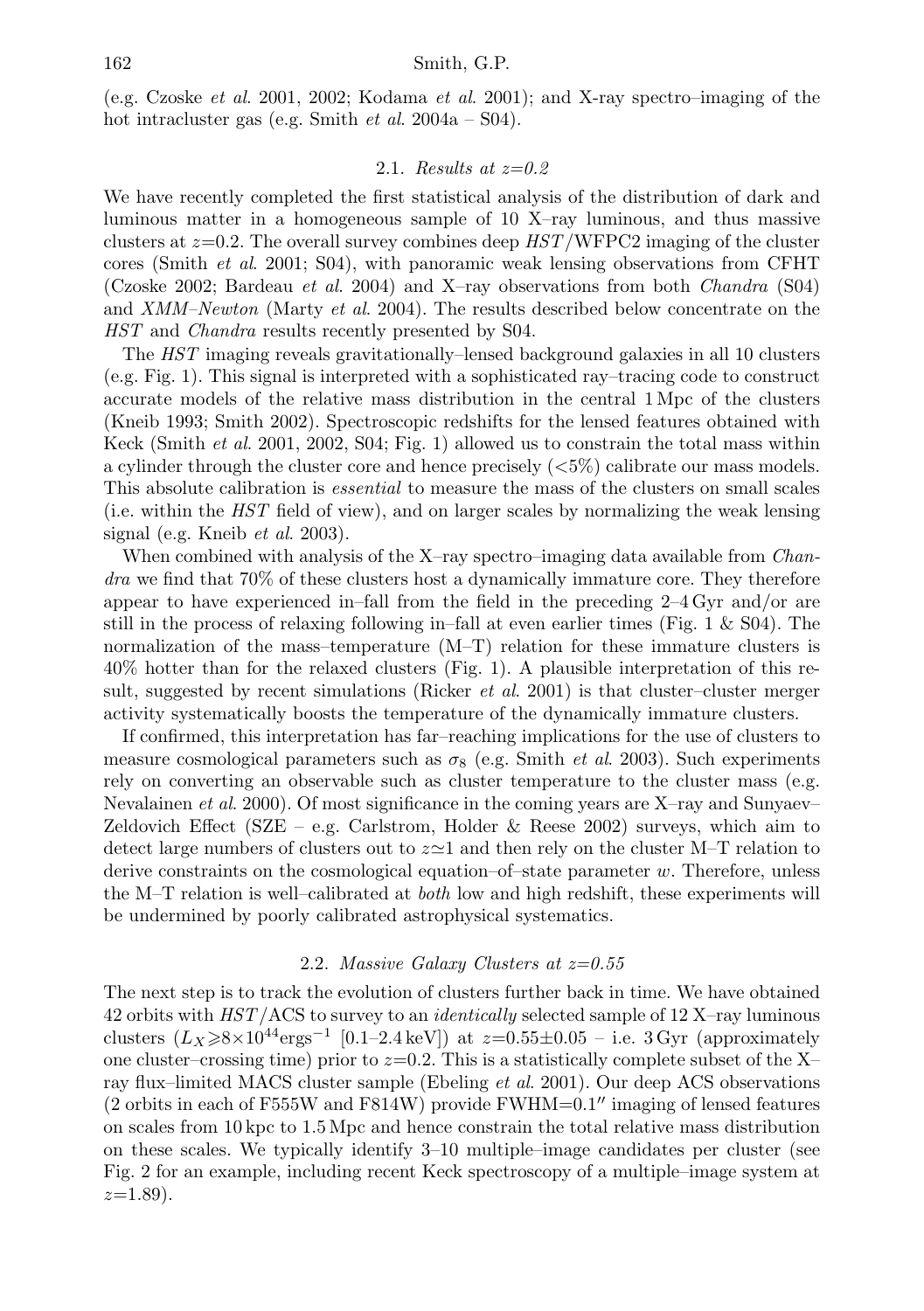Clusters at  $z=0.2$  and  $z=0.5$  163



**Figure 1.** UPPER — Example data from the experiment at  $z=0.2$  described in §2.1. To the left is shown the WFPC2 data for A 68 ( $z=0.25$ ) with vectors overplotted to show the amplitude of the weak shear signal. In the middle, a zoom  $(RK$ –bands) into the central  $50'' \times 50''$  region shows a triply–imaged extremely red galaxy (images A,B,C) for which we secured a redshift of  $z=1.6$  with NIRSPEC on Keck (See right most panel – Smith *et al.* 2002a, 2002b). Spectroscopic redshifts are essential for constructing detailed models of the mass distribution in the cluster cores. LOWER LEFT — The mass map for A 383 (top left) and A 2219 (lower left), as examples of relaxed (3 of the 10) and unrelaxed (7) clusters respectively. The right hand panels show the X–ray flux contours from *Chandra* for these two clusters. LOWER RIGHT — Mass–temperature plane for the ten clusters at  $z=0.2$ , showing the hotter normalization of this relation for unrelaxed clusters, as compared with relaxed clusters – see S04 and Smith et al. 2003 for more details.

We also have high–resolution *Chandra X*–ray spectro–imaging and panoramic sub– arcsecond resolution  $VRz$  Subaru imaging in hand and will repeat the analysis performed at  $z=0.2$  (S04). A key deliverable from this project will be a precise calibration of the M–T relation at  $z=0.55$  (the highest redshift at which a well–defined sample of massive clusters is available – Ebeling *et al.* 2001), and will test for evolution in the structural segregation of clusters in this relation.

# $3.$  Panoramic Weak–lensing Studies of Clusters at  $z{\simeq}0.5$

I now turn to a program that aims to combine the high–fidelity weak– and strong– lensing signals measurable with HST with detailed studies of cluster galaxies. The main aims are to explore the large–scale structure of clusters and the relationship between the cluster environment and cluster galaxy evolution – out to projected physical scales of 5Mpc from the cluster center. This proceeding concentrates primarily on the lensing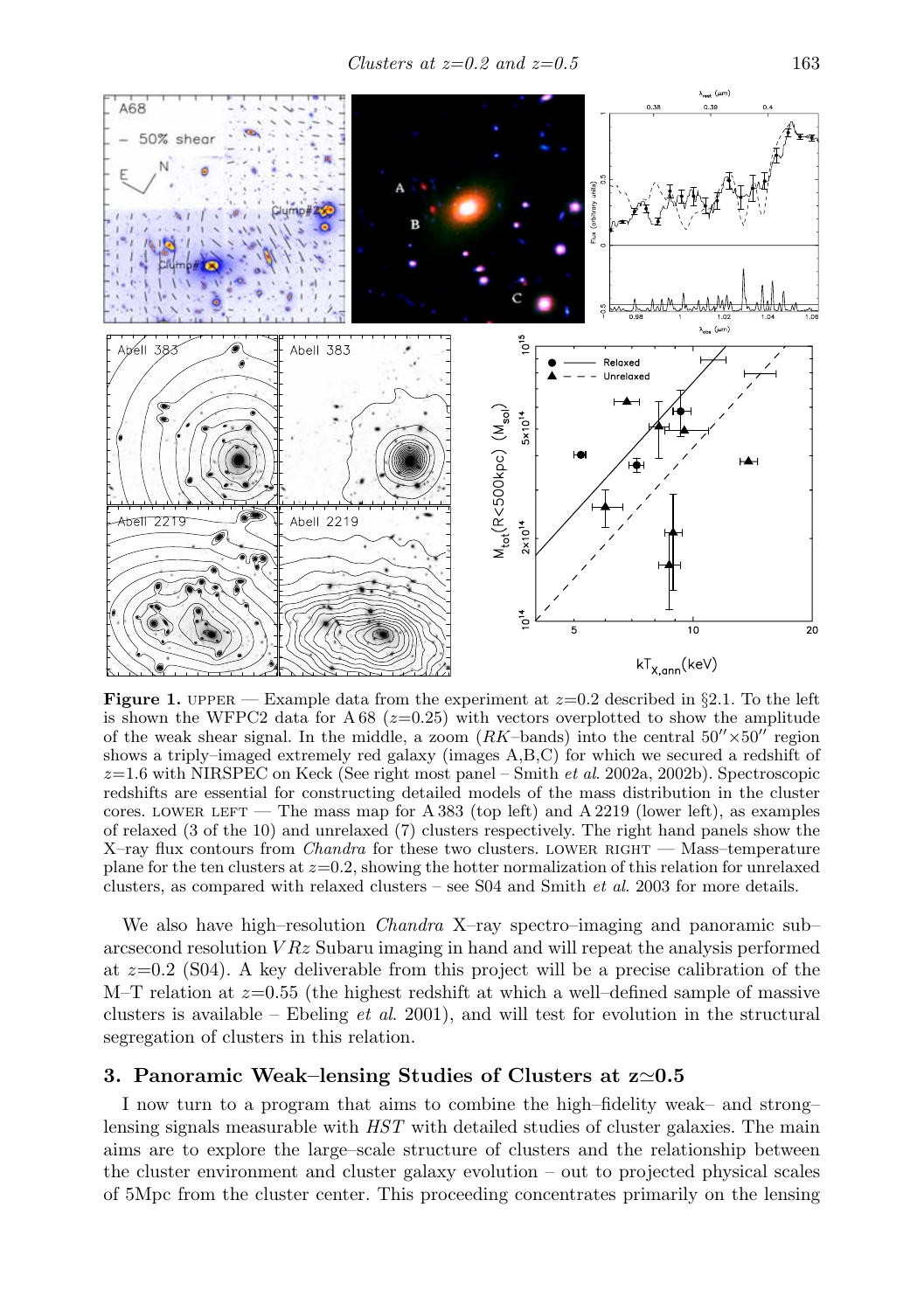

**Figure 2.** An example from the MACS ACS sample described in §2.2. In the central panel we show the core of MACS J1149, based on the  $V_{606}$  and  $I_{814}$  ACS imaging. Zooming right into the brightest central galaxy (BCG – right panel), we see a triply–imaged disk galaxy, with candidate radial counter images also marked. We have already obtained a redshift for a faint image pair below left of the BCG using LRIS on Keck–I (Smith *et al.* in prep.) – see left panel for the spectrum. The unrivaled blue sensitivity of LRIS was vital to achieve this measurement – the identification a single line blueward of the rest wavelength of [OII] leading to a secure redshift determination.

aspects of this project, and readers are referred to Treu et al. (2003), Smith et al. (2004b) and Moran et al. (2004, in prep.) for a full description of the the galaxy evolution component.

# 3.1. Results from Cl 0024

I begin with a comprehensive lensing analysis of the rich cluster Cl 0024+1654 ( $z=0.395$ ) based on panoramic sparse-sampled imaging conducted with the WFPC2 and STIS cameras on board the Hubble Space Telescope. By comparing higher fidelity signals in the limited STIS data with the wider field data available from WFPC2, Kneib et al. (2003) demonstrate the ability to detect reliably weak–lensing signals to a cluster radius of 5Mpc, where the mean shear is ∼1%. This enabled the study of the distribution of dark matter with respect to the cluster light over an unprecedented range of cluster radii and environments. The projected mass distribution reveals a secondary concentration representing 30% of the overall cluster mass, which is also visible in the distribution of cluster member galaxies.

Kneib *et al.* derived the projected mass profile of the main cluster taking into account the influence of the secondary clump. The mass profile determined from the shear was normalized by assuming that background galaxies selected with  $23 < I < 26$  have a redshift distribution statistically similar to that inferred photometrically in the Hubble Deep Fields. The total mass within the central region of the cluster was then independently determined from strong–lensing constraints according to a detailed model that utilizes the multiply imaged arc at  $z=1.675$ . Combining strong and weak constraints, the mass profile of the cluster was thus probed on scales of 0.1–5 Mpc, providing a valuable test of the universal form proposed by Navarro, Frenk & White (1997 – NFW) on large scales. A generalized power–law fit indicates an asymptotic three-dimensional density distribution of  $\rho \propto r^{-n}$  with  $n>2.4$ . An isothermal mass profile is therefore strongly rejected, whereas an NFW profile with  $M_{200} = 6.1^{+1.2}_{-1.1} \times 10^{14} h_{65}^{-1} M_{\odot}$  provides a good fit to the lensing data.

This the first time that an observational study has identified a statistically significant difference between the goodness of fit of an NFW and isothermal model. The huge field– of–view (i.e. dynamic range in the radial direction), superb image quality from HST and combined strong/weak–lensing constraints were all vital to this achievement.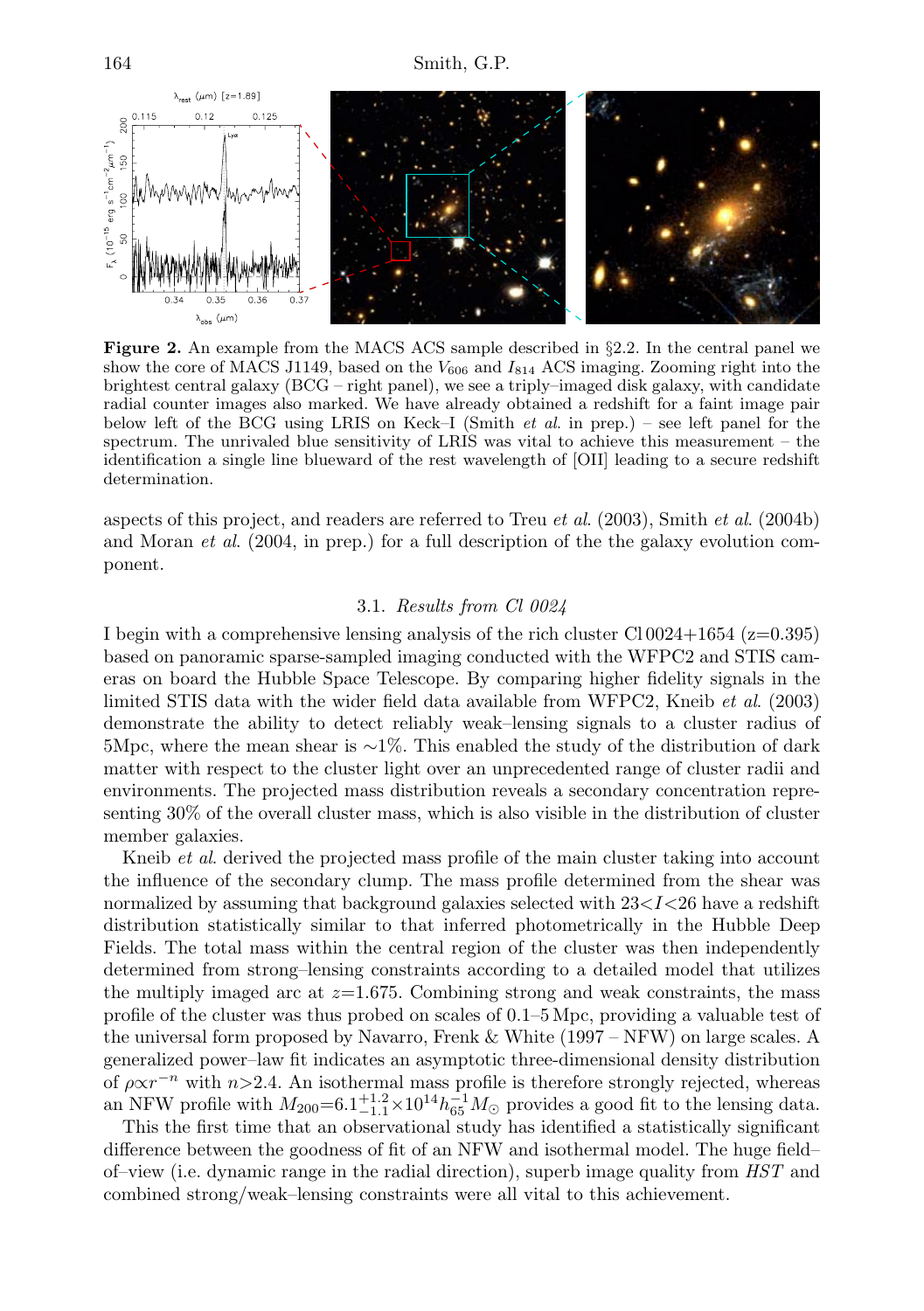

**Figure 3.** UPPER LEFT — The full, *contiguous* ACS mosaic of MS 0451, consisting of 41 pointings. The red circle shows a region of radius 5Mpc — the scale probed by the sparse WFPC2 mosaic of Cl 0024. upper RIGHT — The central  $\sim$ 4 arcmin<sup>2</sup> of the mosaic. The orange galaxies are cluster members, and the blue galaxies, including the one immediately below the brightest cluster galaxy belong to a foreground group. The arc marked by the gold ellipse lies at  $z=2.9$ (Borys et al. 2004) and will be crucial in our combined strong/weak–lensing analysis of this cluster. LOWER LEFT — Preliminary weak shear profile derived from the ACS data, and without any PSF correction to date. The blue data points are the tangential shear measurements in each radial bin, and the red points are the 45◦ test. The non–zero red points reveal systematics (probably due to not removing the ACS PSF) that are not yet under control. However the clear detection of a ∼1% signal at 4 Mpc without making any effort to correct the PSF is very encouraging for our more careful analysis that will attempt to map the 2D infall around this cluster. lower center — Redshift histogram from our new DEIMOS survey at Keck. Cross–correlation between our SD lensing analysis and the angular/redshift distribution of galaxies will be key to mapping the infall onto the cluster. LOWER RIGHT — We illustrate the power of the redshift catalog by plotting as heavy points galaxies with a neighbor within  $R \leq 400$  kpc and a redshift within 1000 km/s. Blue galaxies lie in front of the cluster, black in the cluster and red behind the cluster. Many galaxy groups are clearly present in the surrounding field. the green circle marks a radius of 5Mpc.

## 3.2. Preliminary Analysis of MS 0451

The field–of–view and sensitivity gain of the Advanced Camera for Surveys (ACS) over WFPC2 offers important new opportunities in weak–lensing studies of clusters. In a new study, we have acquired a contiguous mosaic of 41 ACS pointings centered on the X–ray luminous cluster MS 0451–03 at  $z=0.54$  (Fig. 3). This was achieved with half